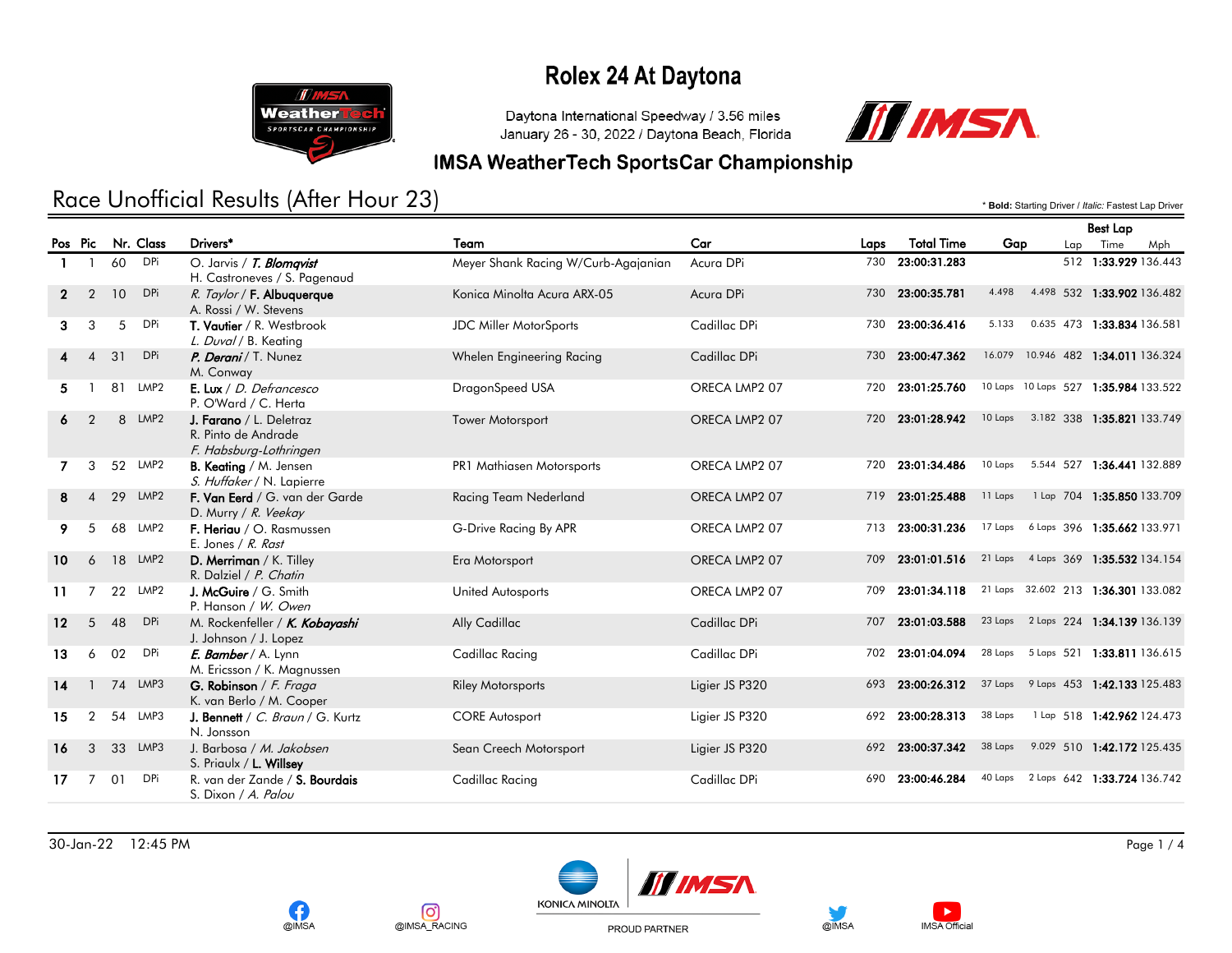

Daytona International Speedway / 3.56 miles January 26 - 30, 2022 / Daytona Beach, Florida



#### **IMSA WeatherTech SportsCar Championship**

### Race Unofficial Results (After Hour 23) **Exactled According Driver /** *Italic:* **Fastest Lap Driver /** *Italic:* **Fastest Lap Driver**

Best Lap

|    |                |                  |                                                        |                              |                             |      |                                                      |                  |  |     | best Lap                            |     |
|----|----------------|------------------|--------------------------------------------------------|------------------------------|-----------------------------|------|------------------------------------------------------|------------------|--|-----|-------------------------------------|-----|
|    | Pos Pic        | Nr. Class        | Drivers*                                               | Team                         | Car                         | Laps | <b>Total Time</b>                                    | Gap              |  | Lap | Time                                | Mph |
| 18 | $\overline{4}$ | 36 LMP3          | J. Andretti / J. Burdon / R. Lindh<br>G. Chaves        | Andretti Autosport           | Ligier JS P320              | 689  | 23:00:51.122 41 Laps                                 |                  |  |     | 1 Lap 511 1:42.934 124.507          |     |
| 19 |                | 9 GTDPRO         | M. Campbell / M. Jaminet<br>F. Nasr                    | <b>Pfaff Motorsports</b>     | Porsche 911 GT3R            |      | 683 23:01:29.871                                     | 47 Laps          |  |     | 6 Laps 447 1:45.209 121.814         |     |
| 20 | 2              | 2 GTDPRO         | L. Vanthoor / P. Pilet / D. Olsen<br>A. Imperatori     | <b>KCMG</b>                  | Porsche 911 GT3R            |      | 683 23:01:30.483                                     | 47 Laps          |  |     | 0.612 483 1:45.087 121.956          |     |
| 21 | 3              | 62 GTDPRO        | A. Pier Guidi / J. Calado<br>D. Serra / D. Rigon       | Risi Competizione            | Ferrari 488 GT3             | 683  | 23:01:37.222                                         | 47 Laps          |  |     | 6.739 324 1:45.203 121.821          |     |
| 22 |                | 4 14 GTDPRO      | J. Hawksworth / B. Barnicoat<br>K. Kirkwood            | VasserSullivan               | Lexus RC F GT3              |      | 683 23:01:42.637                                     |                  |  |     | 47 Laps 5.415 137 1:45.120 121.918  |     |
| 23 | 5              | 15 GTDPRO        | D. Mueller / P. Assenheimer<br>A. Cindric              | Proton USA                   | Mercedes-AMG GT3            | 680  | 23:01:20.815                                         |                  |  |     | 50 Laps 3 Laps 127 1:45.763 121.176 |     |
| 24 |                | 16 GTD           | R. Hardwick / Z. Robichon<br>J. Heylen / R. Lietz      | <b>Wright Motorsports</b>    | Porsche 911 GT3R            |      | 679 23:01:32.823                                     | 51 Laps          |  |     | 1 Lap 460 1:45.154 121.878          |     |
| 25 | 2              | 21<br>GTD        | S. Mann / L. Perez Companc<br>N. Nielsen / T. Vilander | AF CORSE                     | Ferrari 488 GT3             |      | 679 23:01:37.898 51 Laps                             |                  |  |     | 5.075 139 1:45.191 121.835          |     |
| 26 | 3              | GTD<br>44        | <b>J. Potter</b> / A. Lally / S. Pumpelly<br>J. Adam   | <b>Magnus Racing</b>         | Aston Martin Vantage GT3    |      | 679 23:01:55.282 51 Laps 17.384 446 1:45.448 121.538 |                  |  |     |                                     |     |
| 27 | $\overline{4}$ | 32<br>GTD        | M. Skeen / J. Davison<br>S. McAleer / S. Andrews       | Gilbert Korthoff Motorsports | Mercedes-AMG GT3            |      | 678 23:01:43.480                                     | 52 Laps          |  |     | 1 Lap 329 1:45.994 120.912          |     |
| 28 | 5 <sup>5</sup> | GTD<br>70        | B. Iribe / F. Schandorff<br>O. Millroy / J. Pepper     | inception racing             | McLaren 720S GT3            |      | 675 23:00:32.778                                     |                  |  |     | 55 Laps 3 Laps 499 1:45.117 121.921 |     |
| 29 | 6              | 57<br>GTD        | R. Ward / P. Ellis / M. Grenier<br>L. Auer             | <b>Winward Racing</b>        | Mercedes-AMG GT3            |      | 671 23:02:07.001                                     |                  |  |     | 59 Laps 4 Laps 343 1:45.483 121.498 |     |
| 30 | 6              | 3 GTDPRO         | A. Garcia / J. Taylor<br>N. Catsburg                   | Corvette Racing              | Chevrolet Corvette C8.R GTD |      | 670 23:01:44.560                                     | 60 Laps          |  |     | 1 Lap 492 1:46.073 120.822          |     |
| 31 | 7              | GTD<br>64        | T. Giovanis / H. Plumb<br>M. Plumb / O. Trinkler       | TeamTGM                      | Porsche 911 GT3R            |      | 669 23:00:21.470                                     | 61 Laps          |  |     | 1 Lap 600 1:45.956 120.956          |     |
| 32 | $\overline{7}$ | 25 GTDPRO        | C. De Phillippi / J. Edwards<br>A. Farfus / J. Krohn   | <b>BMW M Team RLL</b>        | BMW M4 GT3                  |      | 669 23:00:23.506                                     | 61 Laps          |  |     | 2.036 146 1:46.897 119.891          |     |
| 33 | 8              | <b>GTD</b><br>19 | <b>B. Sweedler</b> / J. Megrue<br>G. Altoe / J. Segal  | TR3 Racing                   | Lamborghini Huracan GT3     |      | 667 22:49:08.606                                     |                  |  |     | 63 Laps 2 Laps 182 1:45.598 121.366 |     |
| 34 | 5              | 13 LMP3          | O. Fidani / K. Wittmer / L. Kern<br>M. Bell            | <b>AWA</b>                   | Duqueine D08                | 667  | 22:58:07.290                                         | 63 Laps 8:58.684 |  |     | 118 1:43.149 124.247                |     |
| 35 | 9              | GTD<br>71        | M. Goikhberg / F. Perera<br>M. Llarena / M. Paul       | T3 Motorsport North America  | Lamborghini Huracan GT3     | 664  | 23:01:56.751                                         | 66 Laps          |  |     | 3 Laps 429 1:45.838 121.090         |     |

30-Jan-22 12:45 PM Page 2 / 4







PROUD PARTNER



 $\blacktriangleright$ 

**IMSA Official**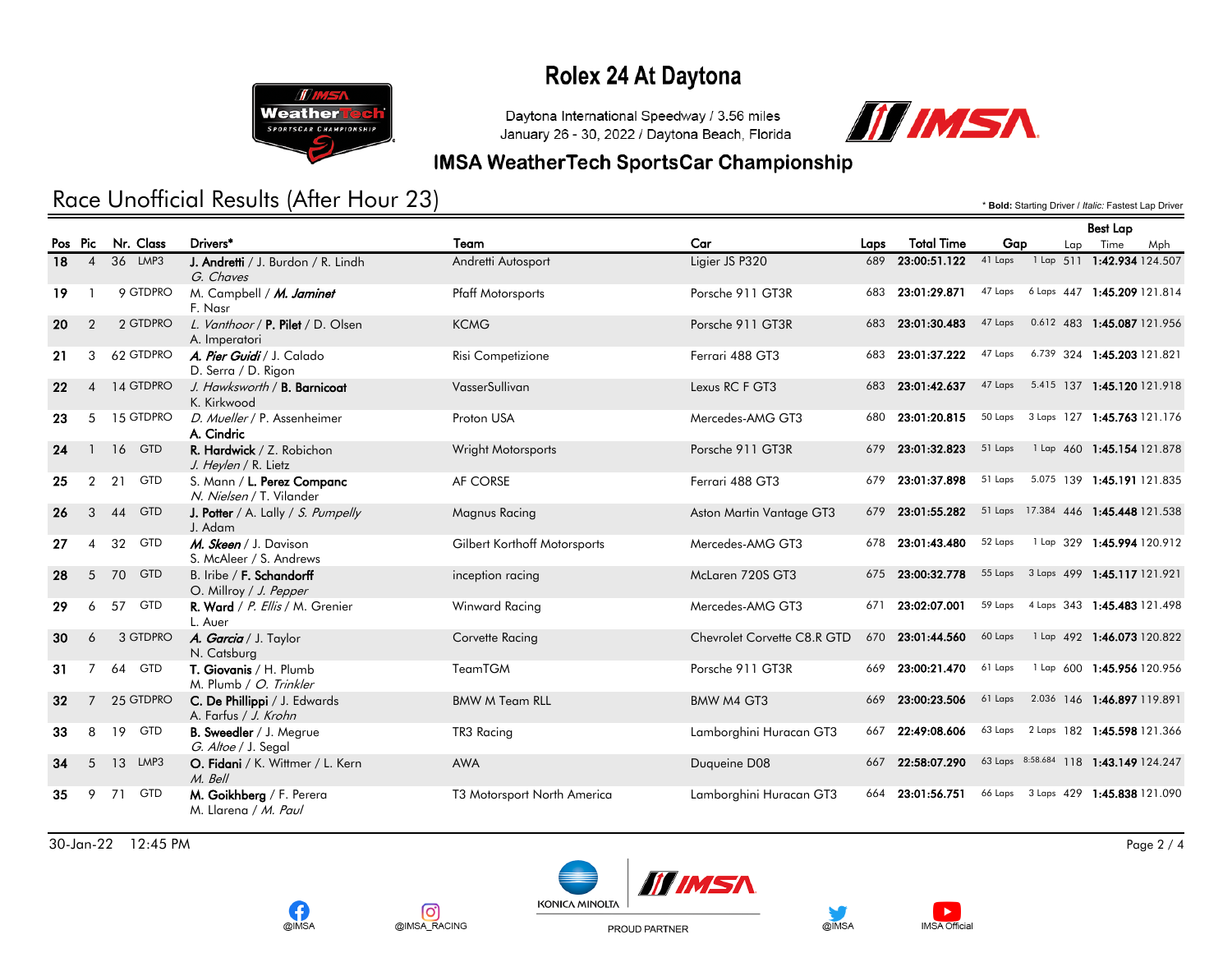

Daytona International Speedway / 3.56 miles January 26 - 30, 2022 / Daytona Beach, Florida



#### **IMSA WeatherTech SportsCar Championship**

### Race Unofficial Results (After Hour 23) **Exactled According Driver /** *Italic:* **Fastest Lap Driver /** *Italic:* **Fastest Lap Driver**

|       |           |                        |                                                             |                              |                             |      |                   |                                       | <b>Best Lap</b> |                             |     |
|-------|-----------|------------------------|-------------------------------------------------------------|------------------------------|-----------------------------|------|-------------------|---------------------------------------|-----------------|-----------------------------|-----|
|       | Pos Pic   | Nr. Class              | Drivers <sup>*</sup>                                        | Team                         | Car                         | Laps | <b>Total Time</b> | Gap                                   | Lap             | Time                        | Mph |
| 36    | 8         | 11 LMP2                | S. Thomas / J. Pierson<br>J. Bomarito / H. Tincknell        | PR1 Mathiasen Motorsports    | ORECA LMP2 07               |      | 663 21:40:17.993  | Not Running 475 1:36.647 132.606      |                 |                             |     |
| 37    | <b>10</b> | <b>GTD</b><br>27       | R. De Angelis / <b>I. James</b><br>D. Turner / T. Gamble    | Heart of Racing Team         | Aston Martin Vantage GT3    | 660  | 23:02:01.312      | 70 Laps 3 Laps 444 1:45.972 120.937   |                 |                             |     |
| 38    | 6         | LMP3<br>26             | N. Siegel / C. Shields / C. Crews<br>U. de Wilde            | Muehlner Motorsports America | Duqueine D08                | 652  | 23:00:28.994      | 78 Laps                               |                 | 8 Laps 578 1:42.776 124.698 |     |
| 39    | 8         | 79 GTDPRO              | C. MacNeil / J. Andlauer<br>M. Cairoli / A. Picariello      | WeatherTech Racing           | Porsche 911 GT3R            | 644  | 23:01:38.101      | 86 Laps                               |                 | 8 Laps 572 1:45.499 121.480 |     |
| 40    | 11        | 99<br>GTD              | R. Ferriol / K. Legge / S. Wilson<br>N. Boulle              | <b>Team Hardpoint</b>        | Porsche 911 GT3R            | 644  | 23:02:03.832      | 86 Laps 25.731 524 1:45.895 121.025   |                 |                             |     |
| 41    | 12        | GTD<br>98              | P. Dalla Lana / D. Pittard<br>C. Eastwood / N. Thiim        | Northwest AMR                | Aston Martin Vantage GT3    | 639  | 23:01:43.591      | 91 Laps 5 Laps 585 1:46.049 120.850   |                 |                             |     |
| 42    | 9         | 24 GTDPRO              | P. Eng / M. Wittmann<br>N. Yelloly / S. van der Linde       | <b>BMW M Team RLL</b>        | BMW M4 GT3                  |      | 638 23:02:05.117  | 92 Laps                               |                 | 1 Lap 553 1:46.948 119.834  |     |
| 43    | 13        | 66 GTD                 | K. Simpson / T. Bechtolsheimer<br>M. Miller / M. Farnbacher | <b>Gradient Racing</b>       | Acura NSX GT3               | 630  | 23:00:22.690      | 100 Laps<br>8 Laps                    |                 | 82 1:45.902 121.017         |     |
| 44    | 14        | 47 GTD                 | R. Lacorte / G. Sernagiotto<br>A. Fuoco / A. Rovera         | Cetilar Racing               | Ferrari 488 GT3             | 623  | 23:01:43.701      | 107 Laps                              |                 | 7 Laps 389 1:45.175 121.854 |     |
|       | 45 15     | 12 GTD                 | F. Montecalvo / A. Telitz<br>R. Heistand / T. Bell          | VasserSullivan               | Lexus RC F GT3              |      | 605 23:01:55.666  | 125 Laps 18 Laps 369 1:45.340 121.663 |                 |                             |     |
| 46    | 10        | 4 GTDPRO               | T. Milner / N. Tandy<br>M. Sorensen                         | Corvette Racing              | Chevrolet Corvette C8.R GTD |      | 597 23:01:49.302  | 133 Laps                              |                 | 8 Laps 179 1:46.148 120.737 |     |
| 47    | 7         | 38 LMP3                | D. Goldburg / H. Abe / G. Grist<br>N. Pino                  | Performance Tech Motorsports | Ligier JS P320              |      | 588 21:45:06.531  | 142 Laps                              |                 | 9 Laps 256 1:43.082 124.328 |     |
| 48    | 9         | LMP2<br>69             | J. Falb / J. Allen / L. Ghiotto<br>T. van der Helm          | G-Drive Racing By APR        | ORECA LMP2 07               |      | 556 20:30:54.162  | Not Running 467 1:36.287 133.102      |                 |                             |     |
| 49    | 16        | <b>GTD</b><br>42       | D. Yount / B. Hites<br>J. Conwright / M. Palttala           | NTE/SSR                      | Lamborghini Huracan GT3     | 524  | 19:31:48.004      | Not Running 514 1:46.276 120.591      |                 |                             |     |
| 50 11 |           | 97 GTDPRO              | C. MacNeil / D. Juncadella<br>M. Engel / J. Gounon          | WeatherTech Racing           | Mercedes-AMG GT3            | 487  | 17:03:07.326      | Not Running 483 1:45.379 121.618      |                 |                             |     |
| 51    | 8         | LMP3<br>$\overline{7}$ | M. Kvamme / A. McCusker<br>T. Estep / A. Doquin             | Forty7 Motorsports           | Duqueine D08                | 425  | 14:55:37.926      | Not Running 385 1:43.656 123.639      |                 |                             |     |
|       | 52 12     | 63 GTDPRO              | R. Ineichen / M. Mapelli<br>A. Caldarelli / M. Bortolotti   | TR3 Racing                   | Lamborghini Huracan GT3     | 400  | 13:49:34.385      | Not Running 363 1:45.797 121.137      |                 |                             |     |
| 53    | 9         | LMP3<br>6              | E. Castro / M. Kranz / A. Ori<br>J. Miller                  | Muehlner Motorsports America | Duqueine D08                | 364  | 16:05:30.384      | Not Running 117 1:43.278 124.092      |                 |                             |     |

30-Jan-22 12:45 PM Page 3 / 4







PROUD PARTNER



 $\blacktriangleright$ 

**IMSA Official**